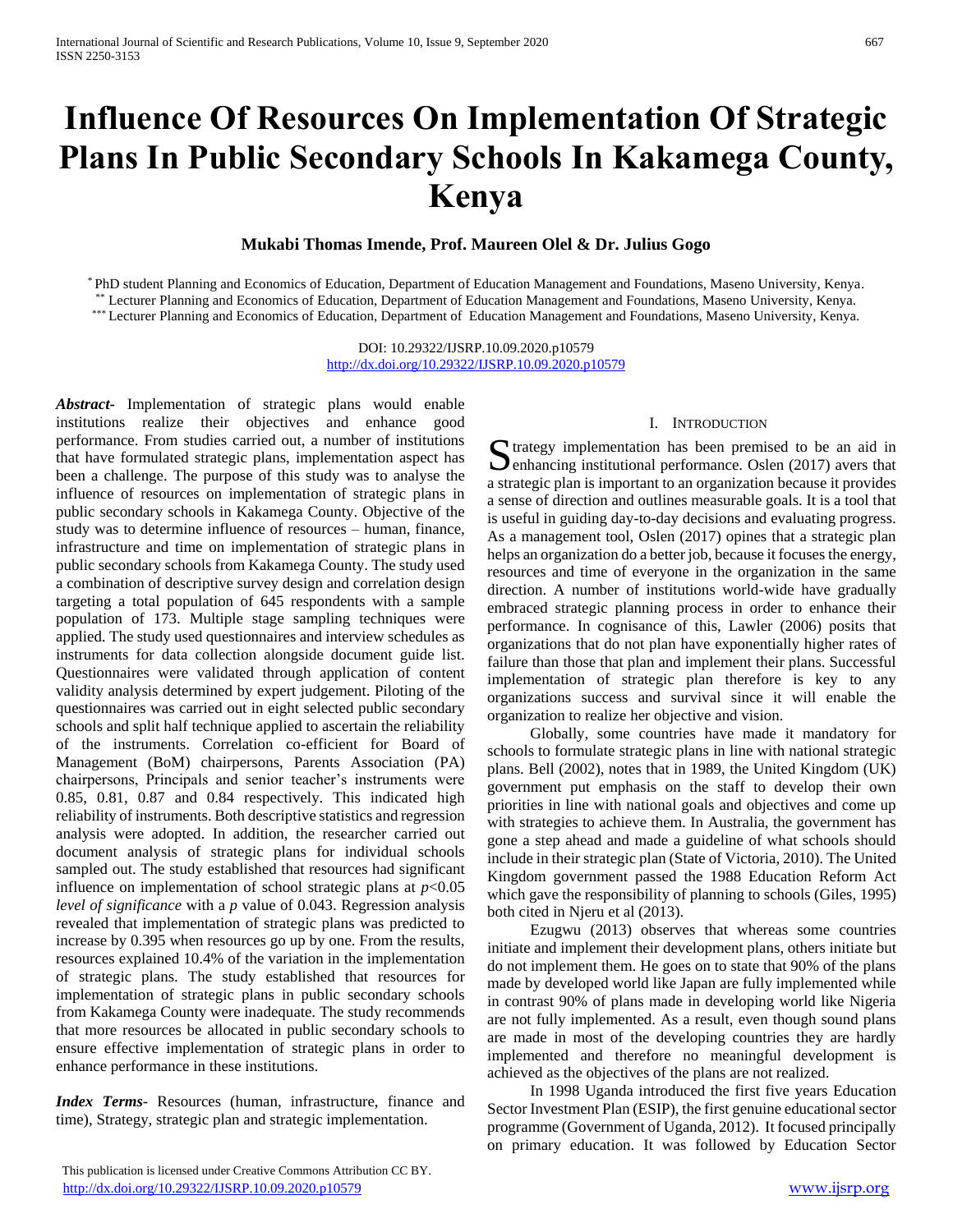Strategic Plan (ESSP) 2004 – 2015. The first ESSP revision 2007 – 2015 reflected towards free secondary and revision of the curriculum, while the second revision 2010 -2015 prioritised access, equity, relevance and efficiency of education (Government of Uganda, 2012). Currently, Education and Sports Sector Strategic Plan 2017 – 2020 under implementation aims at providing the policy framework that will guide the education sector through its ambitious goal of providing quality education with an insufficient resource envelope (Government of Uganda, 2017)

 In Kenya, with the introduction of Results Based Management and Performance Contracting in early 2000, various ministries including the Ministry of Education were to come up with Ministerial Strategic plans. It was a statutory requirement that public organizations, including government ministries develop strategic plans as a means of enhancing result-based management and efficiency in their operations. Strategic planning process was to set the foundation of effective performance measurement systems as individuals and departments would be measured against the set targets. Performance management in public service was therefore to be operationalized by strategic plans. Consequently, in 2006, Ministry of Education came up with her five-year strategic plan 2006-2011 (Ngware, Odebero and Wamukuru 2006).

 Literature on discourse regarding strategic planning process aver that implementation part of the process is the most difficult one Alexander (1985), Hrebiniak; (2006), Allio (2000), (Hussey 2000 and Thomson & Strick, 2003) all cited in Yang Li et al (2008), Pearce & Robinson (2009), Abok (2013) and Kirui (2013). Reasons advanced by these studies for the poor implementation of strategic plans among others point out such determinants as human and financial resources, strategic leadership, and management capacity. Pearce & Robinson (2009) have asserted that for a strategy to be implemented there should be sufficient resources.

 A baseline survey carried out by the researcher found out that only 158 (39%) public secondary schools in Kakamega County out of 401 were undertaking strategic planning process. During the same period, a standard assessment carried out in Mumias Sub-County of Kakamega County in five secondary schools in February 2014 reported that only one secondary school had reviewed her strategic plan and was on course in implementing the plan. Two other institutions had strategic plans that were still in draft form yet the implementation period had expired and nothing as per the strategic plans had been done. The remaining two other institutions, their strategic plans which were "professionally developed" (by a consultant) had not been adhered to and therefore not implemented.

 A survey by Ngware, Odebero and Wamukuru (2006) showed that over 60% of schools in the Country did not have strategic plans. Similarly, a baseline study conducted by Njeru, Stephen and Wamboi (2013) in Embu District showed that only two (2) out of twenty-four (24) public secondary schools 8.3% had formulated and were trying to implement strategic plans. From this baseline survey therefore, strategy implementation was still a challenge to a number of public secondary schools in Kenya hence an area of great interest for research.

 Literature on strategic planning process aver that human, material, time and financial resources are vital when it comes to implementation of strategic plans. Pearce & Robinson (2009) assert that the strategy to be implemented should be realistic in relation to available resources for its implementation. Kirui (2013) in his study found out that financial resources affected implementation of strategic plans in Local authorities in Migori County. This was through budgetary allocations, financial controls and external donors. In their study, factors affecting the implementation of strategic plans in Government Tertiary Institutions, Omboi and Mucai (2013) found out that resource allocation strongly influenced implementation of strategic management plans. This, they noted was through institutional leadership and the Board of Governors. They then concluded that sufficient resource allocation policies for equitable distribution of opportunities for staff development enhanced students' performance. This study set out to establish if the same was applicable to public secondary schools in Kakamega County.

 Buluma and Maende (2013) sought to determine effects of human resource factors that were affecting implementation of strategic plans in local authorities in Kenya. They found out that human related factors such as inadequate personnel (staffing) were a hindrance to implementation of council's strategic plans. On the other hand, Pfeffer and Salancik (1978) Resource Dependency theory argue that an organization is dependent on the environment for its resources and that these resources literally control the organizations planning. They go on to aver that such resources may include skilled and dedicated staff, equipment, time and raising and utilization of funds. Resources, they aver that, are basis of power for organization.

 Mwajuma (2013) observed that it was not practical for an organization to solely rely on external source hence NGOs had to develop contingency plan so as to have uninterruptible schedule of activities. The study emphasized the importance of resources in implementation of plans whether from internal or external sources. Scholars like Scott (2003), Osoro (2009), Kandie (2004) and Boyd (1990) all cited in Mwajuma (2013), have clearly cited unique resources as being key to effective strategy implementation. Pearce and Robinson (2009) concur with them when they aver that organizations with adequate resources will most likely achieve their objectives as opposed to those without or with very limited resources. They further assert that when a set of strategic programs has been decided upon it is implied that resource allocation has been made for these programs. Pearce & Robinsons position is echoed by Kibachia, Iravo and Luvanda (2014) who posit that without providing for the necessary assets and strategic expenditures a strategic program cannot be implemented successfully.

 Olsen (2017) observes that to successfully implement strategic plan, one needs to have sufficient funds and enough time to support implementation. He argues that, often true costs are underestimated or not identified. True costs include a realistic time, commitment from staff to achieve a goal, a clear identification of expenses associated with a tactic or unexpected cost overruns by a vendor. Besides sufficient funds and time, he recommends that one must have the right people on board. By the right people, he refers to staffing and those with the requisite competencies and skills that are needed to support the plan. Thus during the planning process period, organizations should expand employee skills through training, recruitment or new hires to include new competencies required by the strategic plan.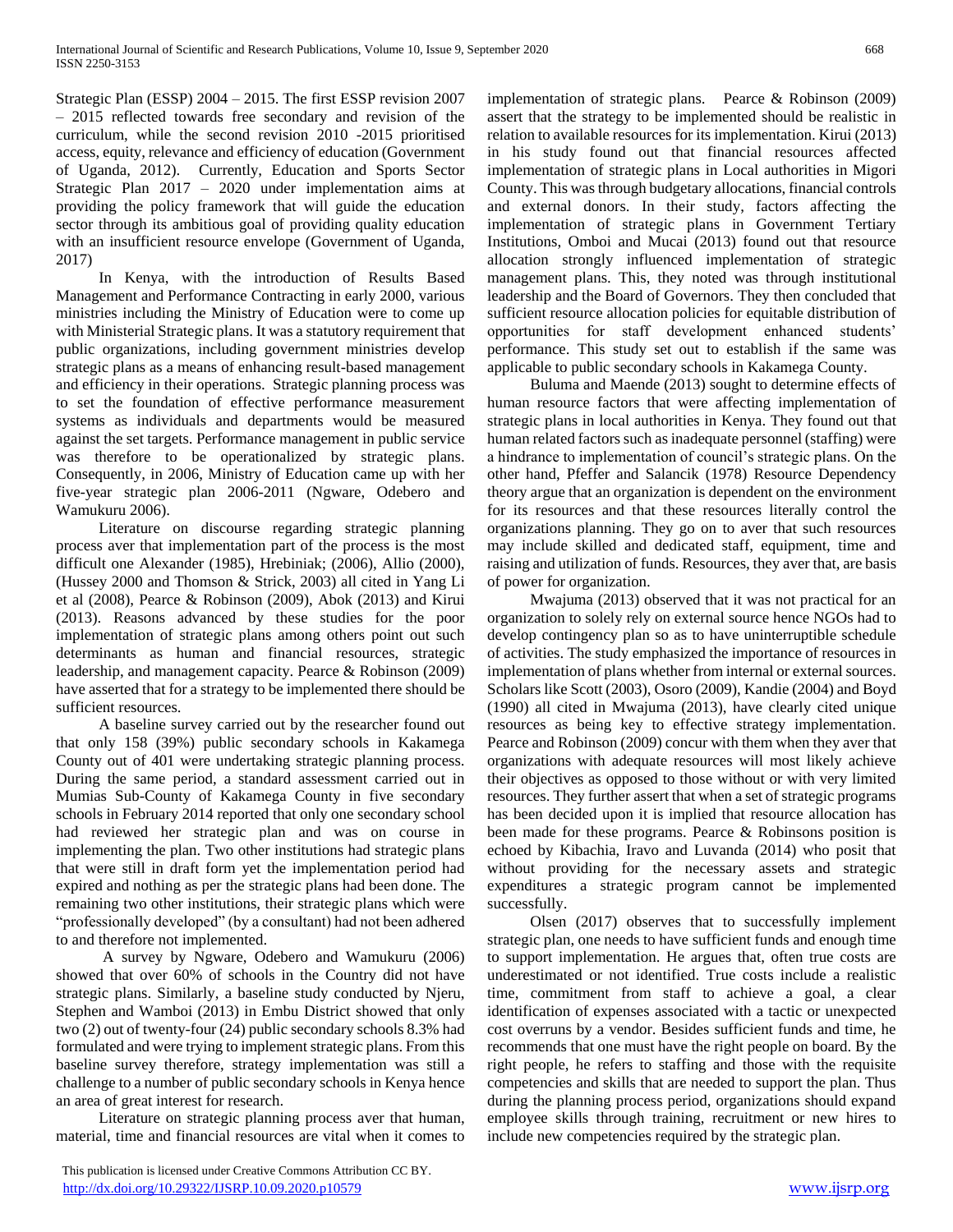Abok's, Waititu's, Ogutu's and Ragui's (2013) study indicated a positive relationship between implementation of strategic plans and resources. Their study was in conformity with Pearce and Robinson (2009) assertion that effective resources strengthen their strategic orientation by anticipating the challenges and problems of an organization through creating a reserve of resources that are very unique and strategic in the environment for their survival. Abok et al (2013) study concluded that organization resources played a big role in effective implementation of strategic plans in Non- Governmental Organizations in Kenya. This study therefore set out to analyse the influence of resources on implementation of strategic plans in public secondary schools in Kakamega County. Such resources as noted from the literature reviewed include, financial related resource, physical related resources, human related resource and time.

#### II. STATEMENT OF THE PROBLEM

 As a statutory requirement, all public institutions in Kenya were to develop strategic plans as a means of enhancing results based management. In public secondary schools therefore strategic planning was to set the foundation for effective performance measurement and subsequently enhance school performance. Studies indicate that about 30% of public secondary schools are slowly embracing strategic planning process but implementation part of it still remains a challenge, resulting in well formulated strategies in a number of institutions that are hardly implementation.

 It is from this premise that all public secondary schools in Kakamega County ought to aggressively undertake strategic planning process. Their strategic plans should be formulated with intentionality and practicality. Unfortunately, this seems not to be the case. For the few public Secondary schools in Kakamega County that had formulated strategic plans, some of them, their strategic plans documents could be found on book shelves gathering dust, rather than on desk top being implemented. This study therefore sought to address the question, what is the influence of resources on implementation of strategic plans in public secondary schools in Kakamega County, Kenya?

#### **The Purpose and Objectives of the Study**

 The study set out to analyse the influence of resources on implementation of strategic plans in public secondary schools in Kakamega County. Specific objective of the study was to determine the influence of resources – human, financial, infrastructure and time on implementation of strategic plans

#### III. METHODOLOGY

 The study adopted both descriptive survey design and correlation method and was conducted in Kakamega County in Kenya. The study targeted 632 managers from the 158 public secondary schools from Kakamega County that were embracing strategic planning process alongside 13 Sub County Quality Assurance and Standards officers (SCQASO). The total target population therefore was 645.

 Multi Stage sampling technique was applied (Kothari and Gaurav, 2014). Stratified random sampling was used to select subjects for the sample to represent existing sub-groups in the population. These sub groups were National Schools, Extra County Schools, County Schools and Sub County Schools. In addition, the researcher also used purposive sampling specifically targeting only schools that were undertaking strategic planning process.

 In an effort to get a representative sample of the population across the board, the researcher sampled out a total of 40 public secondary schools from the 158 public secondary schools in the County that were undertaking strategic planning process. This was a representative percentage of 25%. The sample selected therefore was slightly above a minimum acceptable sample for a descriptive research of 10% for a larger population and 20% for a small population (Gay, 1981). From this sample, it therefore implied that the number of respondents, namely, Board of Management (BoM) Chairpersons, Parents Association (PA) Chairpersons, principals and senior teachers or Heads of Departments (HoD) corresponded with the number of sampled schools as shown in table 1 below.

| <b>Respondent</b>                                                       | <b>Target</b><br>population<br>(N) | <b>Sample</b><br>population<br>(n) | $\frac{6}{6}$ | <b>Sampling techniques</b> |
|-------------------------------------------------------------------------|------------------------------------|------------------------------------|---------------|----------------------------|
| <b>BOM</b> Chairperson                                                  | 158                                | 40                                 | 25            | Multi-stage and stratified |
| P.A Chairperson                                                         | 158                                | 40                                 | 25            | Multi-stage and stratified |
| Principals                                                              | 158                                | 40                                 | 25            | Multi-stage and stratified |
| <b>Senior Teachers</b>                                                  | 158                                | 40                                 | 25            | Multi-stage and stratified |
| <b>Sub-County Quality Assurance</b><br>and<br><b>Standards Officers</b> | 13                                 | 13                                 | 100           | Purposive                  |
| <b>Total</b>                                                            | 645                                | 173                                | 26.8          |                            |

## **Table 1: Sample size and sampling techniques**

 Questionnaires were developed and administered to each of the following respondents; BoM Chairpersons, PA Chairpersons, Principals and Heads of department respondents. Separately, SCQASOs were interviewed using a tailor made interview schedule. The study also consulted documentary evidence, specifically individual school's strategic plans. The instruments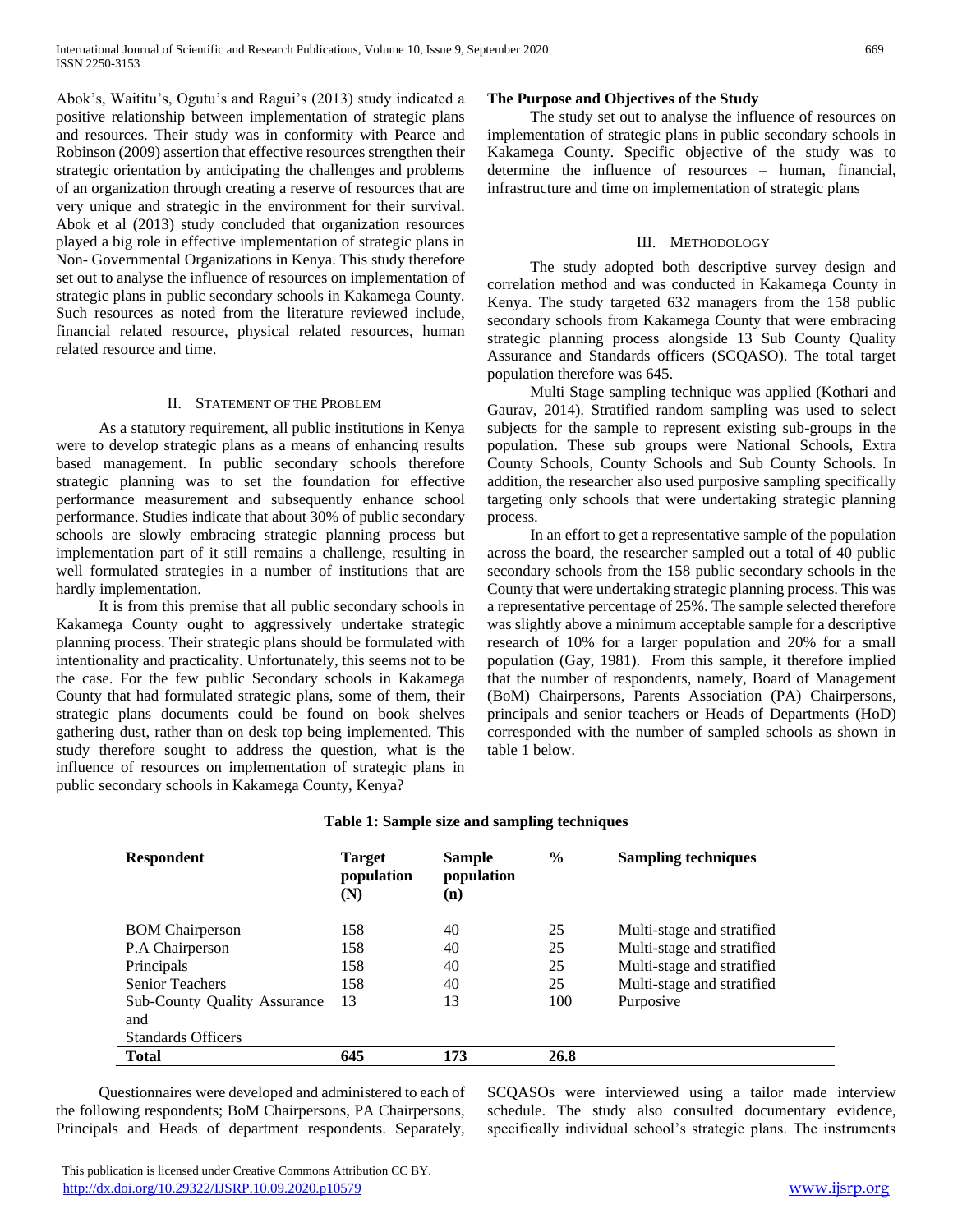for this study were validated through application of content validity determined by experts' judgement. On the other hand, reliability of the questionnaires was determined by split half method of testing internal consistency using spearman Browns formulae after pre-testing in eight purposively selected pilot schools. Results for the reliability co-efficient of the instruments were; 085 for BoM questionnaire, 0.81 for PA questionnaire, 0.87 for principals and 0.84 for senior teachers.

 Qualitative data from interview schedule was analysed qualitatively. This entailed thematic analysis, content analysis and then triangulation. Thematic analysis (categorization of related themes) involved analysing the main themes as found in the study. Whereas quantitative data analysis was subjected to descriptive statistics and regression analysis. When using descriptive statistics to analyse data, frequencies, percentages and measures of central tendency were calculated and subjected to analysis and interpretation. Regression analysis on the other hand was applied in particular when looking at the influence of resources on implementation of strategic plans. Regression analysis examines the influence of one or more independent variables on dependent variable (Kothari et al, 2014). Regression analysis produces a regression equation where the coefficients represent the relationship between independent variable and the dependent variable. The researcher used the regression equation to make a prediction of the influence of resources on implementation of strategic plans.

#### IV. RESULTS AND DISCUSSION

 The researcher first sought to establish the status of strategic plans in public secondary schools from Kakamega County with regard to the extent of their implementation. The study respondents were presented with 10 items on a 5-point likert scale. This instrument was prepared based on McNamara's (2005) Goal-Based strategic planning model that came up with ten steps in planning. An implementation matrix with a 5 point likert scale was used. The scale ranged from 0 to 1 with, 0 representing no action, 0.25 denoting a slight implementation, 0.50 average, 0.75 slightly above average and 1 full implementation. The midpoint of the scale was a score of 0.5. Therefore, mean rating below 0.5 denoted that strategic plans were not implemented or were slightly implemented – below average, while scores above 0.5 – midpoint denoted that implementation of strategic plans was above average, whereas an overall score of 1 would have denoted full implementation of strategic plans. Table 2 indicates analysis of the responses.

| Implementation<br><b>Status</b>                                                  | $\boldsymbol{\left(0\right)}$ | No action     | Slight<br>(0.25) |               | (0.5)       | Average       | Above<br>(0.75) | <b>Slightly</b><br>Average |                | Fully $(1)$   | <b>Mean</b> | <b>Std</b><br>Dev. |
|----------------------------------------------------------------------------------|-------------------------------|---------------|------------------|---------------|-------------|---------------|-----------------|----------------------------|----------------|---------------|-------------|--------------------|
|                                                                                  | $\mathbf F$                   | $\frac{0}{0}$ | F                | $\frac{0}{0}$ | $\mathbf F$ | $\frac{0}{0}$ | F               | $\frac{0}{0}$              | F              | $\frac{0}{0}$ |             |                    |
| within<br>Operating<br>time Frame                                                | $\overline{4}$                | 10.0          | 10               | 25.0          | 4           | 10.0          | 6               | 15.0                       | 16             | 40.0          | .625        | .3712              |
| in<br>Progress<br>addressing strategic<br>issues                                 | 6                             | 15.0          | $\,8\,$          | 20.0          | 14          | 35.0          | $\,8\,$         | 20.0                       | $\overline{4}$ | 10.0          | .475        | .2985              |
| Workshops<br>on<br>of<br>implementation<br>the Strategic plan                    | 12                            | 30.0          | 21               | 52.5          | 7           | 17.5          | $\mathbf{0}$    | 0.0                        | $\Omega$       | 0.0           | .425        | .2133              |
| The<br>School<br>is<br>realizing her targets<br>as per the objectives            | $\mathbf{1}$                  | 2.5           | 19               | 47.5          | 11          | 27.5          | 9               | 22.5                       | $\Omega$       | 0.0           | .406        | .2381              |
| Within<br><b>Budget</b><br>Provision<br>as<br>per<br>implementation log<br>frame | 6                             | 15.0          | 10               | 25.0          | 17          | 42.5          | $\tau$          | 17.5                       | $\Omega$       | 0.0           | .400        | .1772              |
| Availability<br>of<br>for<br>resources<br>implementation                         | $\mathbf{1}$                  | 2.5           | 18               | 45.0          | 17          | 42.5          | $\overline{4}$  | 10.0                       | $\Omega$       | 0.0           | .369        | .2467              |
| of<br>Frequency<br>meetings<br>and<br>minutes on strategic<br>plan               | 10                            | 25.0          | 19               | 47.5          | 9           | 22.5          | $\overline{2}$  | 5.0                        | $\Omega$       | 0.0           | .269        | .2071              |
| Tasks accomplished<br>as per plan                                                | 6                             | 15.0          | 17               | 42.5          | 9           | 22.5          | 8               | 20.0                       | $\Omega$       | 0.0           | .256        | .2228              |

**Table 2: Schools' strategic plans as per the implementation matrix**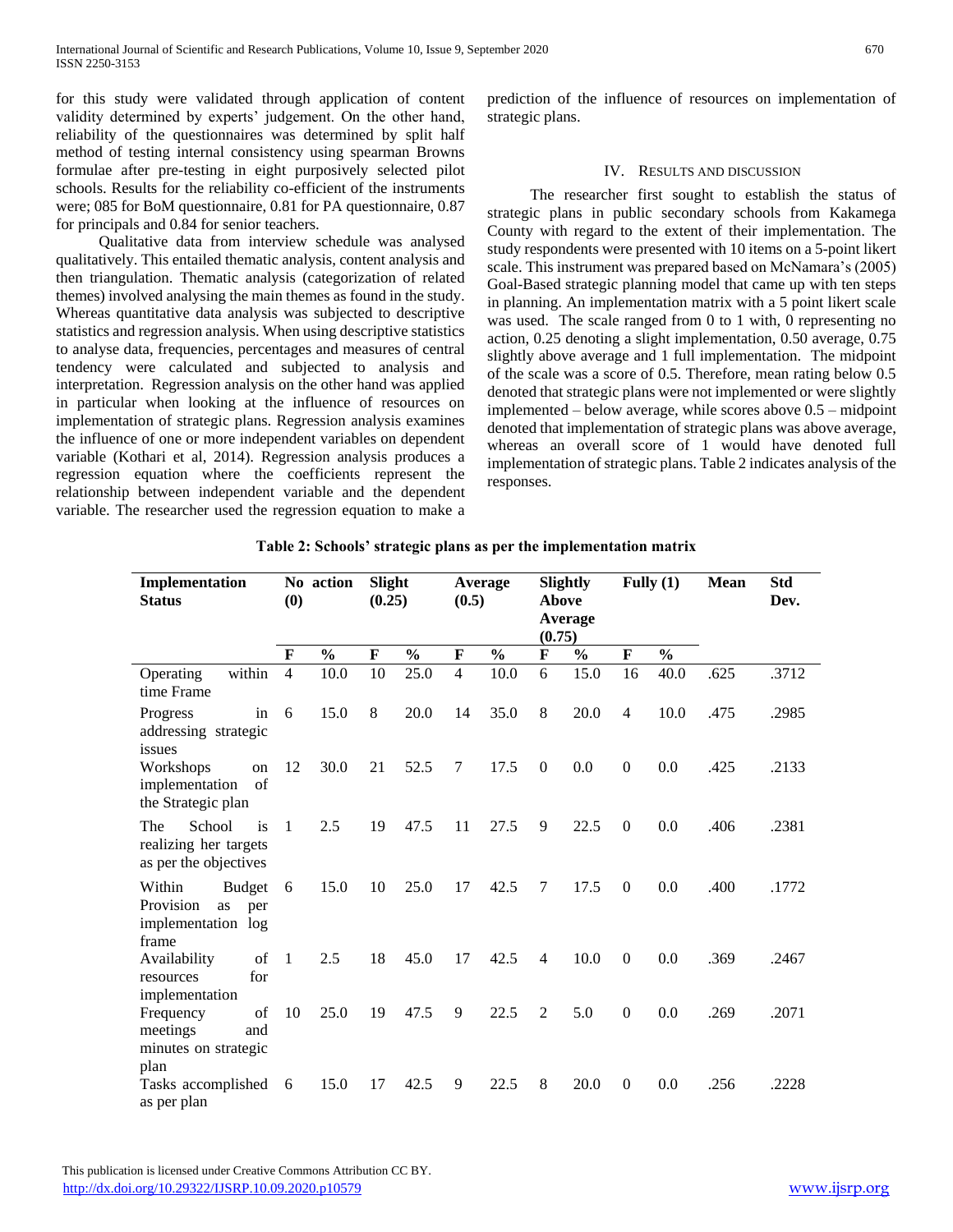International Journal of Scientific and Research Publications, Volume 10, Issue 9, September 2020 671 ISSN 2250-3153

| Extent<br>of<br>monitoring<br>and                                                               | -14 | 35.0 | 12 | 30.0 | -13 | 32.5 1    | 2.5 | $\Omega$ | $0.0^{\circ}$ | .219 | .1716 |
|-------------------------------------------------------------------------------------------------|-----|------|----|------|-----|-----------|-----|----------|---------------|------|-------|
| Evaluation exercise<br>Progress reports and $17 \quad 42.5 \quad 12 \quad 30.0$<br>review<br>on |     |      |    |      |     | 10 25.0 1 | 2.5 | $\theta$ | $0.0^{\circ}$ | .219 | .2206 |
| implementation<br>status<br><b>Overall mean</b>                                                 |     |      |    |      |     |           |     |          |               | 0.37 | 0.24  |

 Results presented in Table 2 depicts that the mean scores obtained by the 40 sampled schools on the implementation of strategic plans ranged from 0.219 to 0.625 with a standard deviation of 0.2206 and 0.3712 respectively. The highest scored items were "operating within time frame (M=0.625)" and "progress in addressing strategic issues (M=0.475)". On the other hand, the lowest scored items were "progress reports on implementation status (M=0.219)" and "extent of monitoring and evaluation exercise (M=0.219)". From the study findings, it emerged that all the items except one (operating within time

frame) in the implementation matrix obtained a mean scores of below 0.5, meaning in most schools, implementation of strategic plans was below average (0.5). The overall implementation mean was 0.37 out of maximum average mean of 1. This score was below 0.5 – midway/ half, an indication that implementation of strategic plans was dismal and not as per implementation matrix. Only 1 school had fully implemented her strategic plan. Figure 1 illustrates an overall implementation status of the school strategic plans.



**Figure 2: Overall implementation status of the school strategic plan**

 As shown in Figure 4.2, out of the 40 sampled schools, 13 (32.5%) had slightly implemented school strategic plans, 15 (37.5%) were average, 11 (27.5%) were slightly above average while the remaining 1 (2.5%) had fully implemented her strategic plan. This implies that majority of the schools a whopping 97.5% had not fully implemented their strategic plans. In concurrence with these results, Kefa (2014) established that most public secondary schools in Kiambu County had low implementation of the school strategic plans whereas, Njeru, Stephen and Wamboi (2013) found out that only 2 (8.3%) schools out of 24 were implementing their strategic plans.

#### **Provision of resources**

 This study set out to determine the influence of resources on implementation of strategic plans in public secondary schools in Kakamega County. To address this objective, the researcher first sought to find out from the school principals and BOM whether they received finances to develop strategic plan. Table 3 shows findings obtained.

| <b>Response</b> | <b>Principals</b> | BoM<br>---- |
|-----------------|-------------------|-------------|
|                 |                   |             |

 This publication is licensed under Creative Commons Attribution CC BY. <http://dx.doi.org/10.29322/IJSRP.10.09.2020.p10579> [www.ijsrp.org](http://ijsrp.org/)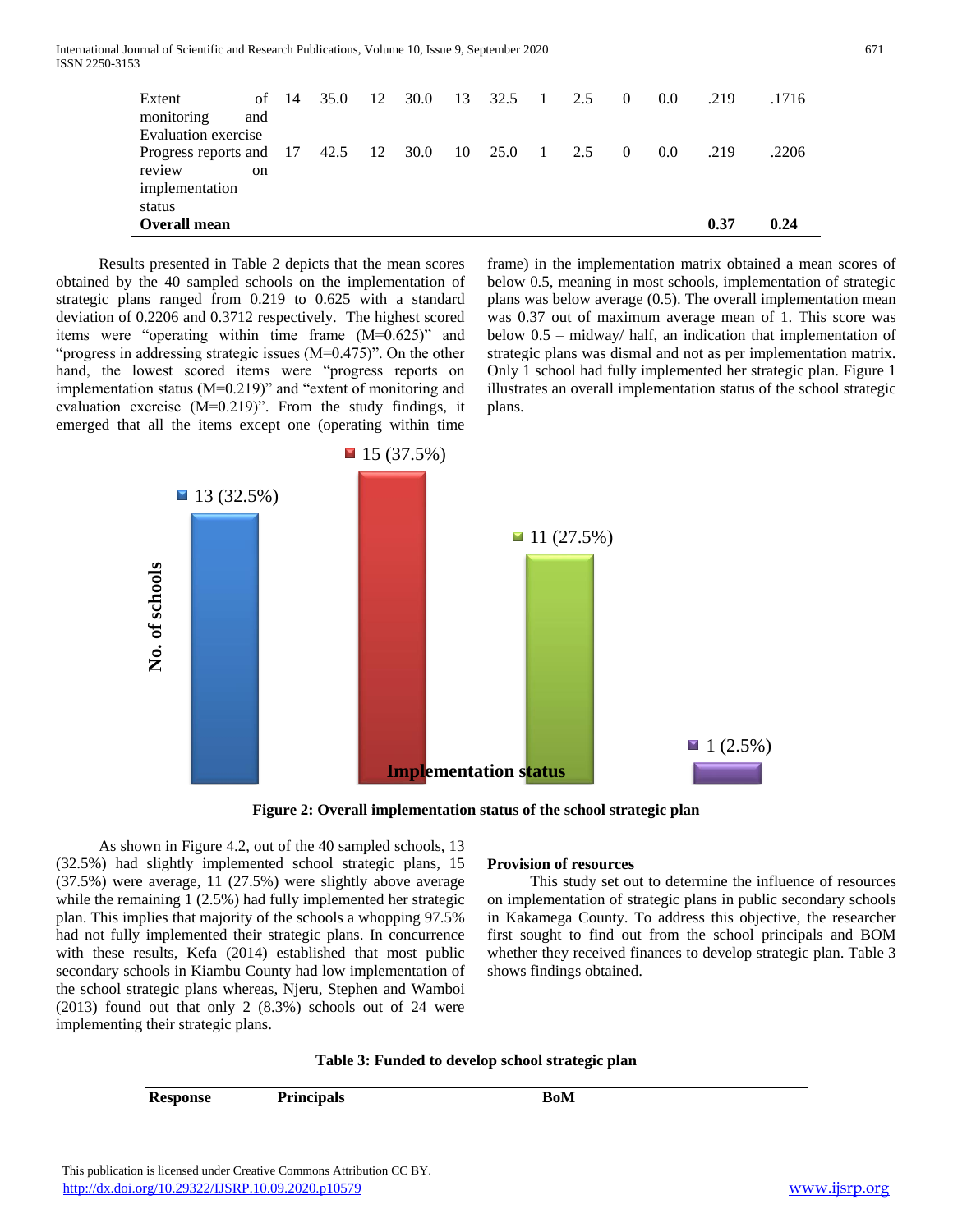|                | <b>Frequency</b> | Percent      | Frequency | Percent      |
|----------------|------------------|--------------|-----------|--------------|
| Yes            | 8                | 20.0         | O         | 15.0         |
| N <sub>0</sub> | 32               | 80.0         | 34        | 85.0         |
| <b>Total</b>   | 40               | <b>100.0</b> | 40        | <b>100.0</b> |

 Data presented in Table 3 shows that majority of the principals (80.0%) and BoM chairpersons (85.0%) reported that their schools were not funded to develop strategic plans. Interview schedule corroborated these responses of Principals and BoM chairpersons. All the interviewed respondents were emphatic that resources were not provided for strategic planning process. They reported that schools were trying to source and save funds from other vote heads for strategic planning process. On source of funding for schools that were undertaking strategic planning process, respondents mentioned savings from free day secondary education funds, contributions from parents, savings from boarding vote head, seeking for sponsors and donors, appealing for assistance from the National Government Constituency Development Fund (NG-CDF) and the County government. All respondents in unison concurred that there was no specific vote head for strategic planning process where schools could get funds to undertake the process.

 Financial constraint was therefore cited as a major challenge. Schools did not have adequate funds to implement activities hence hampering implementation of strategic plans. Interview schedule for Quality Assurance and standards officers revealed that over 75% of principals were competent enough and effectively managing their institutions. Asked why principals were not able to successfully implement strategic plans yet they were very competent in management, they responded that 'No matter how competent a leader is, dynamics of resources in public institutions seem to greatly hamper their effectiveness and implementation of strategic plans'. This implied that with inadequate resources they could not do much despite being competent.

 The researcher further sought to examine whether schools were able to implement strategic plans as intended despite having insufficient resources. The findings of this analysis are presented in Table 4.

| Response       | <b>Principals</b> |                | <b>BOM</b>       |              |  |  |
|----------------|-------------------|----------------|------------------|--------------|--|--|
|                | <b>Frequency</b>  | <b>Percent</b> | <b>Frequency</b> | Percent      |  |  |
| Yes            | 4                 | 10.0           | 2                | 5.0          |  |  |
| N <sub>0</sub> | 36                | 90.0           | 38               | 95.0         |  |  |
| <b>Total</b>   | 40                | <b>100.0</b>   | 40               | <b>100.0</b> |  |  |

# **Table 4: Fully implementation of strategic plan in school**

 As reflected in Table 4, 90.0% of the principals and 95.0% of the BOM cited that they were not able to implement their respective school's strategic plans as intended.

 Principals were asked to rate the adequacy of resources for strategic planning process in their respective schools. Table 5 demonstrates their responses.

| <b>Resources</b> | <b>Very</b><br>adequate |               | <b>Considerable</b><br>adequate |               | Somehow<br>considerable<br>adequate |               | <b>Inadequate</b> |               | Very<br>inadequate |               |
|------------------|-------------------------|---------------|---------------------------------|---------------|-------------------------------------|---------------|-------------------|---------------|--------------------|---------------|
|                  | F                       | $\frac{0}{0}$ |                                 | $\frac{6}{9}$ | F                                   | $\frac{6}{9}$ |                   | $\frac{6}{6}$ | F                  | $\frac{6}{9}$ |
| Financial        | $\Omega$                | 0.0           | 9                               | 22.5          | 10                                  | 25.0          | 17                | 42.5          | $\overline{4}$     | 10.0          |
| Human            | $\Omega$                | 0.0           | 17                              | 42.5          | 15                                  | 37.5          | 7                 | 17.5          | $\overline{1}$     | 2.5           |
| Infrastructure   |                         | 2.5           | 9                               | 22.5          | 12                                  | 30.0          | 13                | 32.5          | 5                  | 12.5          |

## **Table 5: Adequacy of resources in school strategic planning process**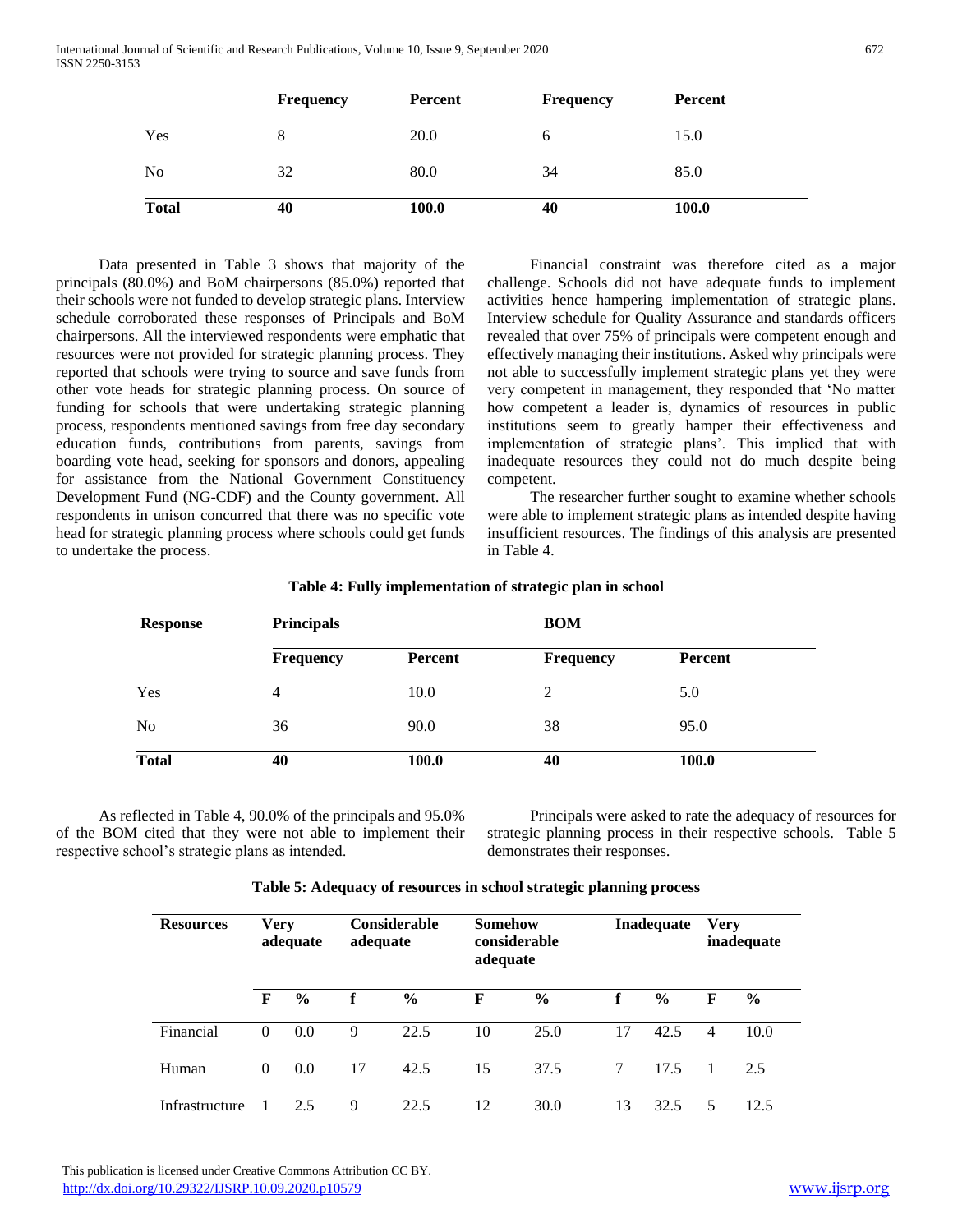| Time 4 10.0 18 45.0 8 20.0 10 25.0 0 0.0 |  |  |  |  |  |
|------------------------------------------|--|--|--|--|--|
|                                          |  |  |  |  |  |

 Table 5 indicates that in terms of finances and infrastructure, over 42.5% of the principals rated the resources as inadequate while 10% rated the resources very inadequate for the implementation of strategic planning process. Rated slightly below 50% in terms of availability among the four resources was human resources at 42.5% and time at 45% as considerable adequate for implementation of strategic plans.

 In order to determine the influence of resources on implementation of strategic plans, the study respondents were presented with 10 items on a 5-point likert scale. Table 6 presents results of the analysis on the influence of resources on implementation of strategic plans.

| Table 6: Influence of Resources on Implementation of Strategic Plan |  |  |
|---------------------------------------------------------------------|--|--|
|                                                                     |  |  |

| <b>Statement</b>                                                             | <b>Principals</b> |                 | <b>BOM</b> |                 |
|------------------------------------------------------------------------------|-------------------|-----------------|------------|-----------------|
|                                                                              | M                 | <b>Std. Dev</b> | M          | <b>Std. Dev</b> |
| Lack of finances has hindered implementation of our strategic plan           | 4.28              | .847            | 4.45       | .904            |
| Changing enrolment trends in the school has forced us to change the          | 4.00              | .987            | 3.92       | 1.118           |
| school budget thus affecting implementation of the strategic plan            |                   |                 |            |                 |
| We have adequate physical resources to facilitate effective                  | 2.17              | .903            | 2.62       | 1.372           |
| implementation of the strategic plan                                         |                   |                 |            |                 |
| Some projected sources of funds have changed necessitating changes           | 4.10              | .955            | 3.73       | 1.281           |
| in the strategic plan                                                        |                   |                 |            |                 |
| I have come to realize that the strategic plan cannot be implemented         | 3.83              | .874            | 3.30       | 1.067           |
| the way it was designed                                                      |                   |                 |            |                 |
| We do have adequate human capacity to implement our strategic plan           | 3.10              | 1.105           | 3.13       | 1.090           |
| We have enough teaching staff to enable us meet our academic                 | 2.38              | 1.192           | 2.68       | 1.228           |
| performance targets as set in the strategic plan                             |                   |                 |            |                 |
| There are adequate instructional materials to support the instructional 3.45 |                   | .846            | 3.18       | .844            |
| needs of the school.                                                         |                   |                 |            |                 |
| The government policy on school fees has hindered progress of some           | 4.65              | .580            | 4.40       | 1.128           |
| projects spelt out in our strategic plan                                     |                   |                 |            |                 |
| The school will be able to realize and address all issues within the         | 2.15              | .736            | 2.35       | 1.122           |
| stipulated time                                                              |                   |                 |            |                 |
| <b>Overall mean score</b>                                                    | 3.41              | 0.90            | 3.78       | 1.12            |

 As shown in Table 6, the mean scores obtained by the principals on aspects measuring the influence of resources on implementation of strategic plan ranged from 2.15 to 4.65, while that of the BoM ranged from 2.35 to 4.45. The highly ranked statements by both principals and BoM were "the government policy on school fees has hindered progress of some projects spelt out in our strategic plan (Principals M=4.65 and BoM M=4.40)" and "lack of finances has hindered implementation of our strategic plan (Principals M=4.28 and BoM M=4.45)". The lowest ranked statements were "the school will be able to realize and address all issues within the stipulated time (Principals M=2.15 and BoM M=2.35)" and "we have adequate physical resources to facilitate effective implementation of the strategic plan (Principals M=2.17 and BoM M=2.62)". From the study findings, it is clear that resources available in most schools were inadequate for successful implementation of strategic plans. The findings concurred with the results by Kevogo and Waiganjo (2015) who established that implementation of strategic plans in public secondary schools is adversely affected by scarcity of resources (time, human capital and budgetary allocation), presence of idle capacity due to poor flow of resources and inadequate funding of capacity building. Similarly, Amukowa (2017) found out that shortage of resources such as funding, limited budgetary allocation, Skills, staff training and development, and disbursement of Free Day Secondary Education funds greatly influenced implementation of strategic plans in public secondary schools in Khwisero sub-county. Yabs (2010) in his study on strategic management practices in Kenya emphasized that without adequate resources the implementation of strategy is almost impossible. He further noted that the success of any school or organization depends to a very large extent on the availability of resources such as people, skill, facilities and money to implement strategy.

 To determine the relative influence of resources on the implementation of strategic plans in public secondary schools, the following regression model was developed with strategic plan implementation index as the dependent variable.

 $Y = a_1X_1 + c$ 

Where:  $Y =$  Strategic plan implementation index

 $X_1$  = Resources

 $c =$ Constant; and  $a_1$  is a regression coefficient

Table 7 depicts the regression model summary.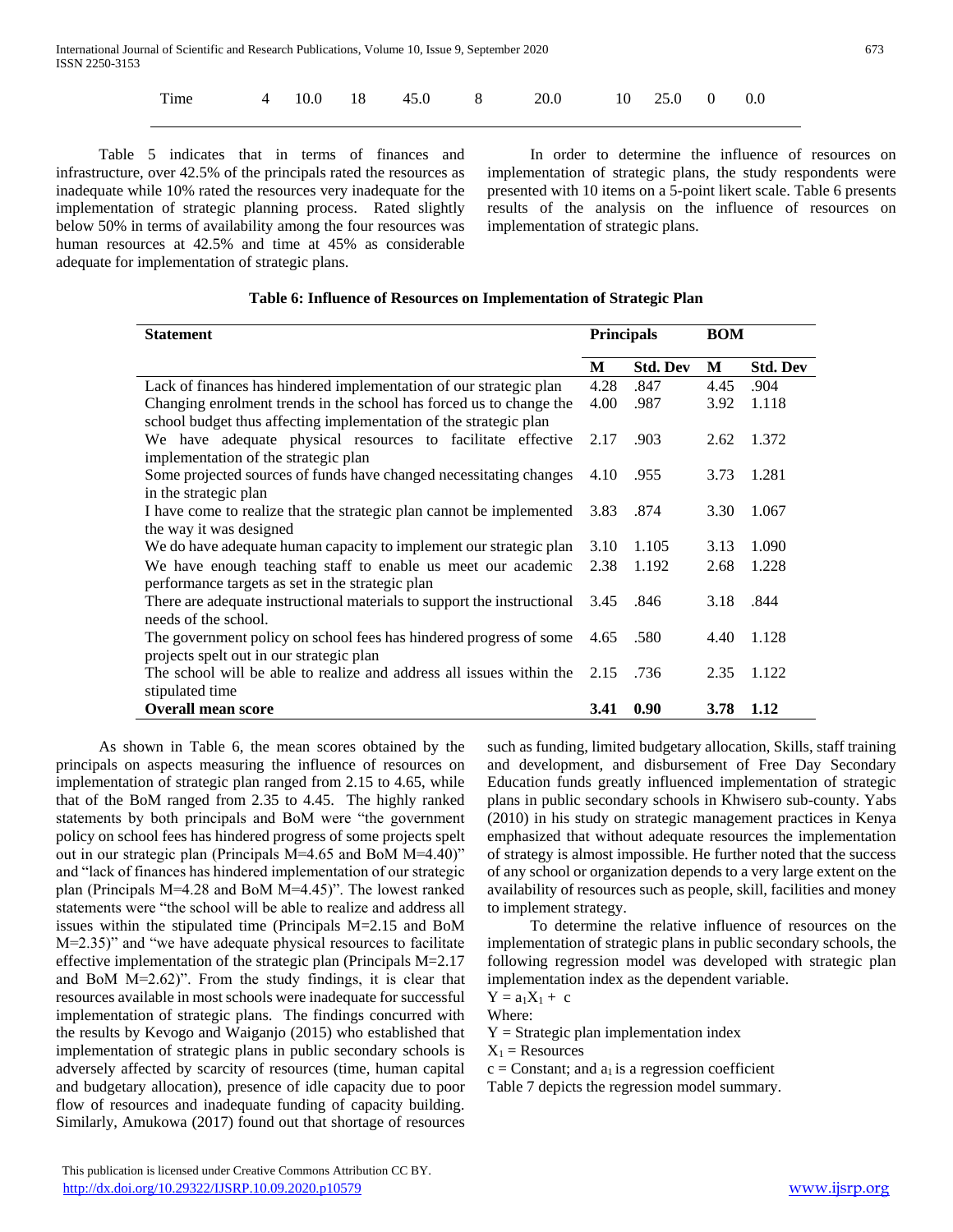|  | <b>Table 7: Regression model summary</b> |  |  |
|--|------------------------------------------|--|--|
|--|------------------------------------------|--|--|

| Model | K                                   | <b>R</b> Square | <b>Adjusted R Square</b> | Std.<br>the<br>Error<br>of<br><b>Estimate</b> |
|-------|-------------------------------------|-----------------|--------------------------|-----------------------------------------------|
|       | .322 <sup>a</sup>                   | .104            | .080                     | 4.34918                                       |
|       | a. Predictors: (Constant), Resource |                 |                          |                                               |

 Table 7 shows an R-square value of 0.104. This implies that resources explained 10.4% of the variation in the implementation of strategic plan.

Table 8 shows the regression coefficients for the model.

| Model |            |        | Unstandardized Coefficients                             | <b>Standardized</b><br><b>Coefficients</b> |       | Sig. |
|-------|------------|--------|---------------------------------------------------------|--------------------------------------------|-------|------|
|       |            |        | <b>Std. Error</b>                                       | Beta                                       |       |      |
|       | (Constant) | 18.693 | 4.281                                                   |                                            | 4.367 | .000 |
|       | Resource   | .395   | .189                                                    | .322                                       | 2.096 | .043 |
|       |            |        | a. Dependent Variable: Implementation of strategic plan |                                            |       |      |

**Table 8: Regression coefficient for resources versus implementation of strategic plan**

Table 8 illustrates that the prediction equation for implementation of strategic plan (Y) becomes:

which was far below half way implementation index of 0.5 and full implementation index of 1.

## $Y = 0.395$ [Resources] + 18.693.

 This means that implementation of strategic plan is predicted to increase by 0.395 when availability of resources goes up by one. In terms of significance level at *p*<0.05 *level of significance*, resources had a significant influence on implementation of strategic plan with a *p* value of 0.043. From this finding, it is clear that resources had a positive influence on the implementation of strategic plans. The findings of this analysis agrees with Abok et al (2013) whose study established that resources play a big role in effective implementation of strategic plans in Non- Governmental Organizations in Kenya. Similarly, Olsen (2017) observes that to successfully implement strategic plan, one need to have sufficient funds and enough time to support implementation. Further, a survey by Buluma et al (2013) found out that human related factors such as inadequate personnel (staffing) were a hindrance to implementation of council's strategic plans. Inadequacy of resource could have played a role in the implementation of strategic plans in public secondary schools from Kakamega County. Probably if the resources were adequate, then implementation of strategic plans would have been successful. From the responses and interview schedule it came out clearly that public secondary schools did not have adequate resources. Having noted the importance of resources in implementation of strategies and their inadequacy, one notes that implementation of strategic plans would not have been successful. This probably explained the overall dismal implementation of strategic plans with an overall implementation mean index of 0.37

V. CONCLUSION

 The study established that over 80% of the schools were not funded to develop strategic plans and hence they were not able to implement strategic plans as intended. Regression analysis model revealed an R-square value of 0.104 which implied that resources explained 10.4% of the variation in the implementation of strategic plans. From the findings, implementation of strategic plan was predicted to increase by 0.395 when availability of resources goes up by one. In terms of significance level at *p*<0.*05 level of significance*, resources had a significant influence on implementation of strategic plans with a *p* value of 0.043. This implied that schools with adequate resources were more likely to have successful implementation of strategic plans than those with inadequate resources. From the study findings therefore, Resources had a significant influence on the implementation of strategic plans. However, these resources were not adequate to enhance implementation of strategic plans in public secondary schools from Kakamega County and this probably was an explanation to their overall implementation mean of 0.37 that was far below half way in the implementation of strategic plans.

Arising from the study findings therefore, in order to ensure successful implementation of strategic plans in public secondary schools in Kakamega County, Kenya, sufficient resources should be allocated to schools.